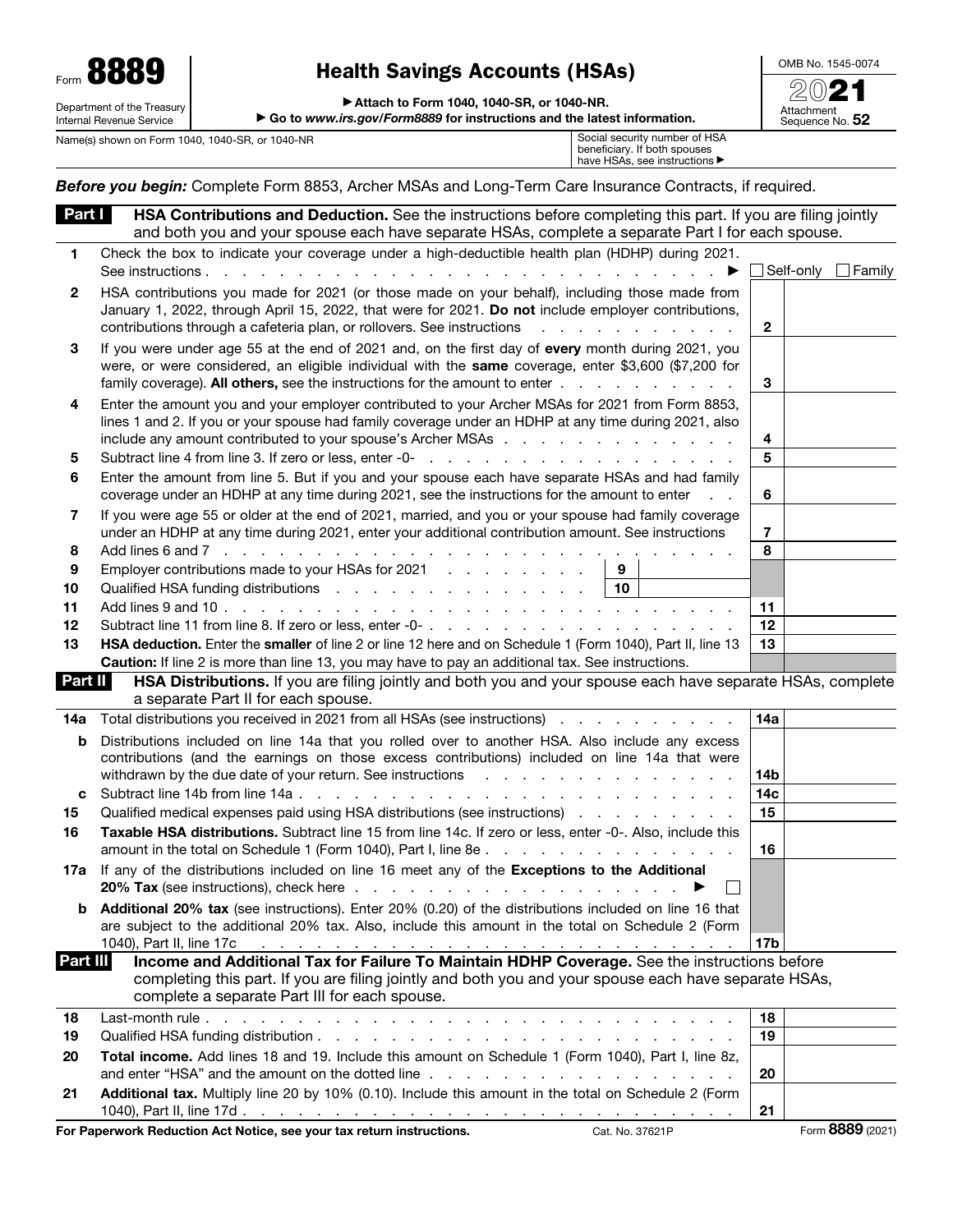# 2021 **Instructions for Form 8889**

## Health Savings Accounts (HSAs)

Section references are to the Internal Revenue Code unless otherwise noted.

## **Future Developments**

For the latest information about developments related to Form 8889 and its instructions, such as legislation enacted after they were published, go to *[IRS.gov/Form8889](https://www.irs.gov/form8889)*.

## **What's New**

#### **Personal protective equipment.**

Amounts paid for personal protective equipment (PPE), such as masks, hand sanitizer, and sanitizing wipes, for use by you, your spouse, or your dependent(s) to prevent the spread of COVID-19 are eligible medical expenses that may be paid or reimbursed from an HSA. See Announcement 2021-7 at *[IRS.gov/irb/](https://www.irs.gov/irb/2021-15_IRB#ANN-2021-7>IRS.gov/irb/2021-15_IRB#ANN-2021-7) [2021-15\\_IRB#ANN-2021-7](https://www.irs.gov/irb/2021-15_IRB#ANN-2021-7>IRS.gov/irb/2021-15_IRB#ANN-2021-7)*.

#### **Cost of home testing for COVID-19.**

The cost to diagnose COVID-19 is an eligible medical expense for tax purposes, which means the cost of home testing for COVID-19 for you, your spouse, or your dependent(s) may be paid or reimbursed from an HSA. See *[IRS.gov/newsroom/irs-cost-of-home](https://www.irs.gov/newsroom/irs-cost-of-home-testing-for-covid-19-is-eligible-medical-expense-reimbursable-under-fsas-hsas)[testing-for-covid-19-is-eligible-medical](https://www.irs.gov/newsroom/irs-cost-of-home-testing-for-covid-19-is-eligible-medical-expense-reimbursable-under-fsas-hsas)[expense-reimbursable-under-fsas-hsas](https://www.irs.gov/newsroom/irs-cost-of-home-testing-for-covid-19-is-eligible-medical-expense-reimbursable-under-fsas-hsas)*  for details.

## **Reminders**

#### **Qualified medical expenses.**

Over-the-counter medicine (whether or not prescribed) and menstrual care products are qualified medical expenses that may be paid or reimbursed from an HSA.

#### **Telehealth and other remote care.**

The Coronavirus Aid, Relief, and Economic Security Act increases the availability of telehealth and other remote care for HSAs. In the case of plan years beginning before 2022:

1. An eligible individual may have separate coverage for telehealth and other remote care in addition to a high deductible health plan.

2. A high deductible health plan may have no deductible (or a deductible below the minimum annual deductible)

for telehealth and other remote care services.

## **General Instructions**

## **Purpose of Form**

Use Form 8889 to:

• Report health savings account (HSA) contributions (including those made on your behalf and employer contributions), • Figure your HSA deduction,

• Report distributions from HSAs, and

• Figure amounts you must include in income and additional tax you may owe if you fail to be an eligible individual.

**Additional information.** See Pub. 969, Health Savings Accounts and Other Tax-Favored Health Plans, for more details on HSAs. Also, see the Instructions for Form 1040 and the Instructions for Form 1040-NR.

## **Who Must File**

You must file Form 8889 if any of the following applies.

• You (or someone on your behalf, including your employer) made contributions for 2021 to your HSA.

• You received HSA distributions in 2021.

• You must include certain amounts in income because you failed to be an eligible individual during the testing period.

• You acquired an interest in an HSA because of the death of the account beneficiary. See *Death of Account Beneficiary*, later.

*If you (or your spouse, if filing jointly) received HSA distributions in 2021, you must file Form 8889 with Form 1040, Form 1040-SR, or Form 1040-NR, even if you have no taxable income or any other reason for filing Form 1040, Form 1040-SR, or Form 1040-NR.* **CAUTION !**

## **Definitions**

### **Eligible Individual**

To be eligible to have contributions made to your HSA, you must be covered under a high deductible health plan (HDHP) and have no other health coverage except certain disregarded

coverage. If you are an eligible individual, anyone can contribute to your HSA. However, you cannot be enrolled in Medicare or be another person's dependent. An individual does not fail to be treated as an eligible individual for any period merely because the individual receives hospital care or medical services under any law administered by the Secretary of Veterans Affairs for a service-connected disability. You must be, or be considered, an eligible individual on the first day of a month to take an HSA deduction for that month (see *Last-month rule* next).

**Last-month rule.** If you are an eligible individual on the first day of the last month of your tax year (December 1 for most taxpayers), you are considered to be an eligible individual for the entire year, so long as you remain an eligible individual during the testing period as discussed below.

**Testing period.** You must remain an eligible individual during the testing period in order to take advantage of the last-month rule. The testing period begins with the last month of your tax year and ends on the last day of the 12th month following that month (for example, December 1, 2021 – December 31, 2022). If you fail to remain an eligible individual during this period, other than because of death or becoming disabled, you will have to include in income the total contributions made that would not have been made except for the last-month rule. You include this amount in income in the year in which you fail to be an eligible individual. This amount is also subject to a 10% additional tax. (See *Part III*.)

#### **Account Beneficiary**

The account beneficiary is the individual on whose behalf the HSA was established.

#### **HSA**

Generally, an HSA is a health savings account set up exclusively for paying the qualified medical expenses of the account beneficiary or the account beneficiary's spouse or dependents.

Department of the Treasury **Internal Revenue Service**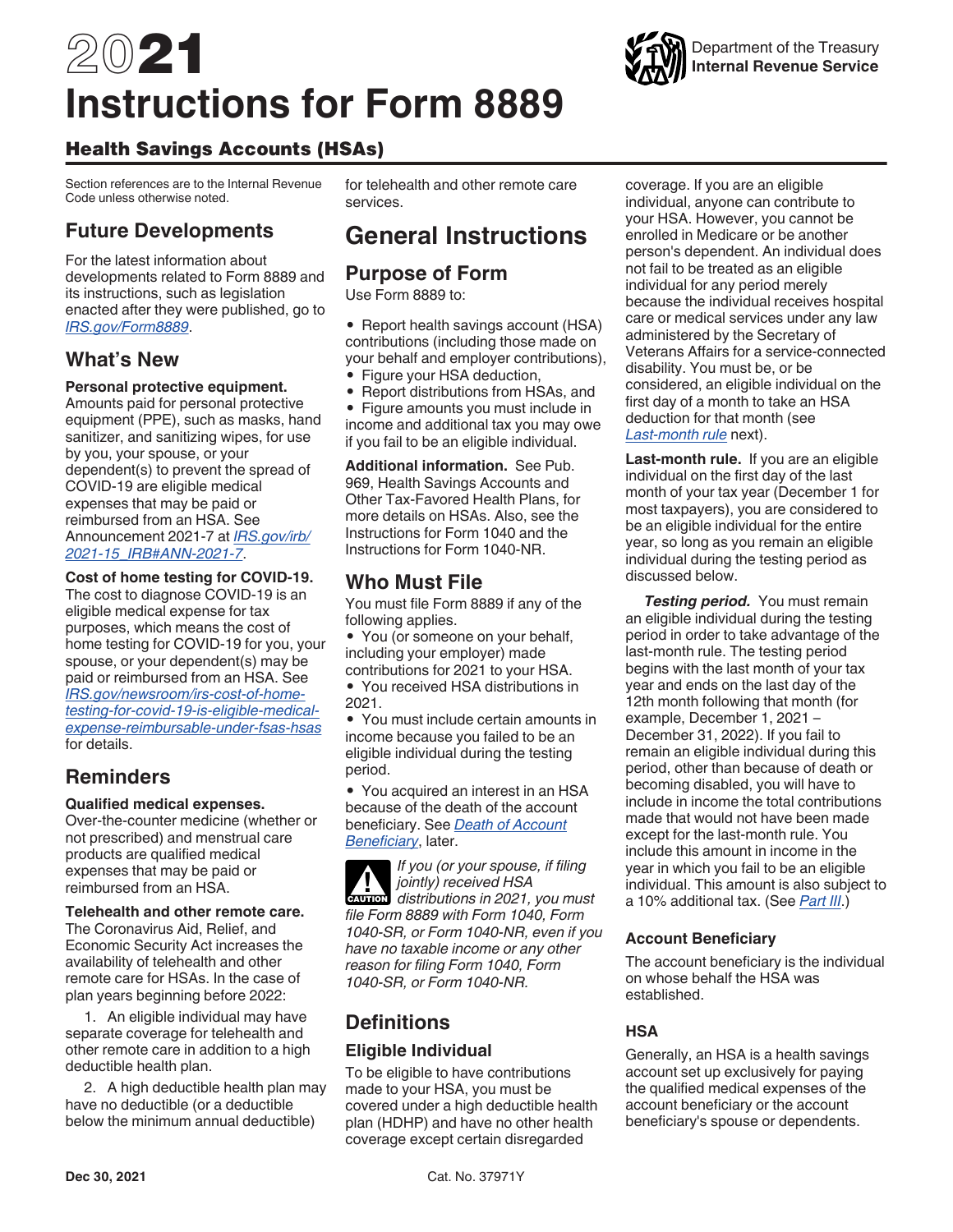#### **Distributions From an HSA**

Distributions from an HSA used exclusively to pay qualified medical expenses of the account beneficiary, spouse, or dependents are excludable from gross income. (See the *Line 15*  instructions for information on medical expenses of dependents not claimed on your return.) You can receive distributions from an HSA even if you are not currently eligible to have contributions made to the HSA. However, any part of a distribution not used to pay qualified medical expenses is includible in gross income and is subject to an additional 20% tax unless an exception applies.

#### **Qualified Medical Expenses**

Generally, "qualified medical expenses" for HSA purposes are unreimbursed medical expenses that could otherwise be deducted on Schedule A (Form 1040). See the Instructions for Schedule A and Pub. 502, Medical and Dental Expenses. As the HSA account beneficiary, you can pay these expenses for medical care for yourself, your spouse, and your dependents. Even though nonprescription medicines (other than insulin) do not qualify for the medical and dental expenses deduction, they do qualify as expenses for HSA purposes. The cost of menstrual care products (tampons, pads, liners, cups, sponges, or other similar products) are also reimbursable for HSA purposes.

Amounts you pay for personal protective equipment, such as masks, hand sanitizer, and sanitizing wipes for you, your spouse, and your dependent(s) for the primary purpose of preventing the spread of COVID-19 are treated as medical expenses eligible to be reimbursed from an HSA.

The cost of home testing for COVID-19 for you, your spouse, or your dependent(s) is an eligible medical expense for tax purposes, which may be paid or reimbursed from an HSA.

Expenses incurred before you establish your HSA are not qualified medical expenses. If, under the last-month rule, you are considered to be an eligible individual for the entire year for determining the contribution amount, only those expenses incurred after you actually establish your HSA are qualified medical expenses.

You cannot treat insurance premiums as qualified medical expenses unless the premiums are for:

1. Long-term care (LTC) insurance,

2. Health care continuation coverage (such as coverage under COBRA),

3. Health care coverage while receiving unemployment compensation under federal or state law, or

4. Medicare and other health care coverage if you were 65 or older (other than premiums for a Medicare supplemental policy, such as Medigap).

**TIP**

*Coverage under (2) and (3) can be for your spouse or a* 

*dependent meeting the requirement. For (4), if you, the account beneficiary, are under age 65, Medicare premiums for your spouse or dependents (who are age 65 or older) are generally not qualified medical expenses.*

#### **High Deductible Health Plan**

An HDHP is a health plan that meets the following requirements.

|                                              | Self-only<br>coverage | Family<br>coverage |
|----------------------------------------------|-----------------------|--------------------|
| Minimum annual<br>deductible                 | \$1.400               | \$2,800            |
| Maximum annual<br>out-of-pocket<br>expenses* | \$7,000               | \$14,000           |

\* This limit does not apply to deductibles and expenses for out-of-network services if the plan uses a network of providers. Instead, only deductibles and out-of-pocket expenses (such as copayments and other amounts, but not premiums) for services within the network should be used to figure whether the limit is reached.

#### Notice 2020-15, available at *[IRS.gov/irb/](https://www.irs.gov/irb/2020-14_IRB#NOT-2020-15) [2020-14\\_IRB#NOT-2020-15](https://www.irs.gov/irb/2020-14_IRB#NOT-2020-15)*, provides that an HDHP may pay for medical care

services and items purchased related to testing for and treatment of Covid-19 before satisfying the applicable minimum deductible.

**Safe harbor for preventive care.** An HDHP may have a zero deductible for preventive care. For more details, see Pub. 969.

**Safe harbor for telehealth.** An HDHP may have a zero deductible for telehealth and other remote care

services for plan years beginning before 2022.

**Certain coverage disregarded.** An eligible individual may have:

1. Coverage for any benefit provided by permitted insurance, and

2. Coverage (whether through insurance or otherwise) for accidents, disability, dental care, vision care, or long-term care, or (in the case of plan years beginning before 2022) telehealth and other remote care.

**Permitted insurance.** Permitted insurance means:

A. Insurance if substantially all of the coverage provided relates to:

1. Liabilities incurred under workers' compensation laws,

2. Tort liabilities, and/or,

3. Liabilities relating to ownership or use of property;

B. Insurance for a specified disease or illness; and

C. Insurance paying a fixed amount per day (or other period) of hospitalization.

For information on prescription drug plans, see Pub. 969.

#### **Disabled**

An individual is generally considered disabled if he or she is unable to engage in any substantial gainful activity due to a physical or mental impairment that can be expected to result in death or to continue indefinitely.

#### **Death of Account Beneficiary**

If the account beneficiary's surviving spouse is the designated beneficiary, the HSA is treated as if the surviving spouse were the account beneficiary. The surviving spouse completes Form 8889 as though the HSA belonged to him or her.

If the designated beneficiary is not the account beneficiary's surviving spouse, or there is no designated beneficiary, the account ceases to be an HSA as of the date of death. The beneficiary completes Form 8889 as follows.

• Enter "Death of HSA account beneficiary" across the top of Form 8889.

• Enter the name(s) shown on the beneficiary's tax return and the beneficiary's SSN in the spaces provided at the top of the form and skip Part I.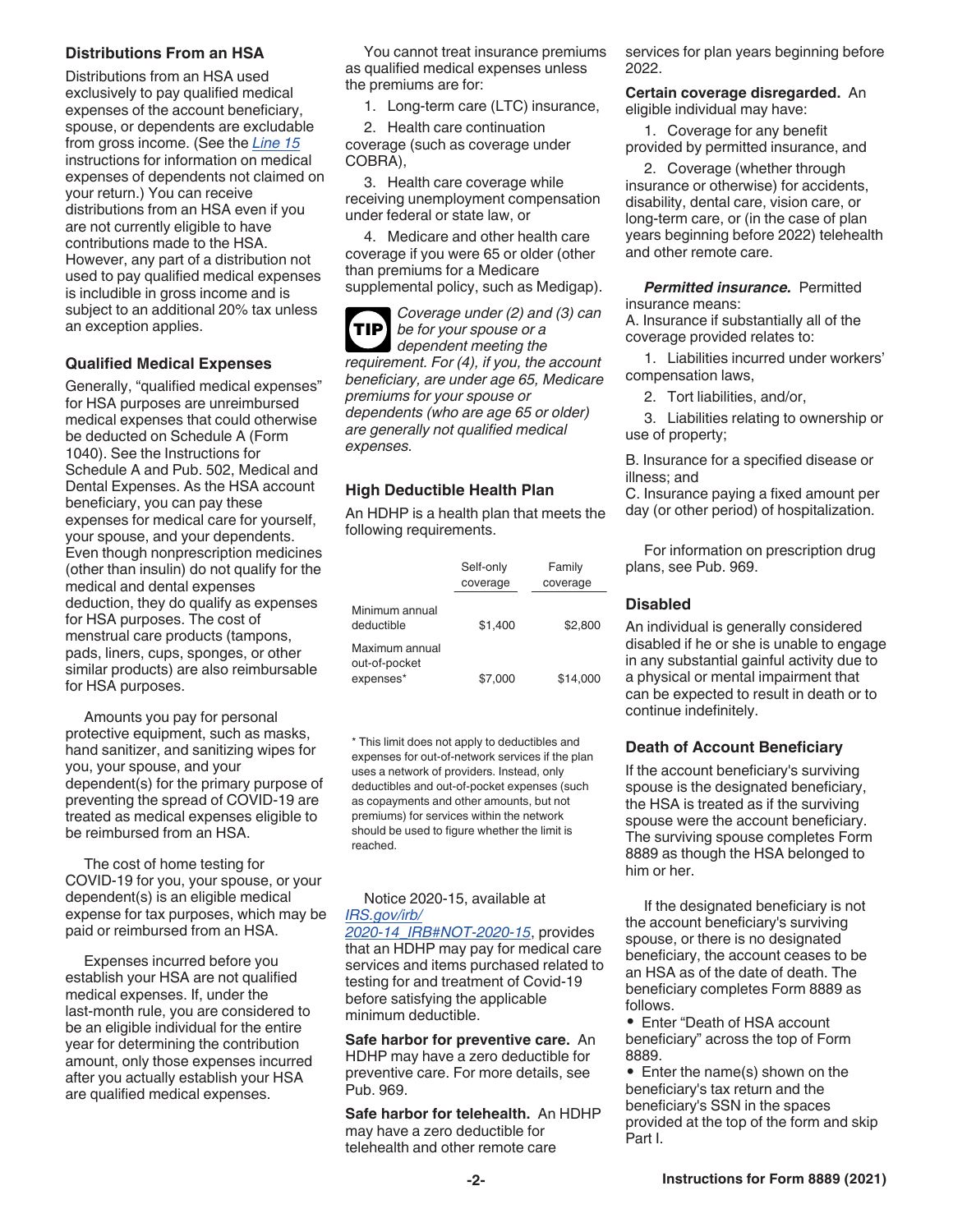• On Part II, line 14a, enter the fair market value of the HSA as of the date of death.

• On Part II, line 15, for a beneficiary other than the estate, enter qualified medical expenses incurred by the account beneficiary before the date of death that the beneficiary paid within 1 year after the date of death.

• Complete the rest of Part II.

If the account beneficiary's estate is the beneficiary, the value of the HSA as of the date of death is included on the account beneficiary's final income tax return. Complete Form 8889 as described above, except you should complete Part I, if applicable.

The distribution is not subject to the additional 20% tax. Report any earnings on the account after the date of death as income on your tax return.

**Note.** If, during the tax year, you are the beneficiary of two or more HSAs or you are a beneficiary of an HSA and you have your own HSA, you must complete a separate Form 8889 for each HSA. Enter "statement" at the top of each Form 8889 and complete the form as instructed. Next, complete a controlling Form 8889, combining the amounts shown on each of the statement Forms 8889. Attach the statements to your paper tax return after the controlling Form 8889.

#### **Deemed Distributions From HSAs**

The following situations result in deemed distributions from your HSA. • You engaged in any transaction prohibited by section 4975 with respect to any of your HSAs, at any time in 2021. Your account ceases to be an HSA as of January 1, 2021, and you must include the fair market value of all assets in the account as of January 1, 2021, on line 14a.

• You used any portion of any of your HSAs as security for a loan at any time in 2021. You must include the fair market value of the assets used as security for the loan as income on line 8e of Schedule 1 (Form 1040).

Any deemed distribution will not be treated as used to pay qualified medical expenses. Generally, these distributions are subject to the additional 20% tax.

#### **Rollovers**

A rollover is a tax-free distribution (withdrawal) of assets from one HSA or Archer MSA that is reinvested in another HSA of the same account

beneficiary. Generally, you must complete the rollover within 60 days after you received the distribution. An HSA can only receive one rollover contribution during a 1-year period. See Pub. 590-A, Contributions to Individual Retirement Arrangements (IRAs), for more details and additional requirements regarding rollovers.

**Note.** If you instruct the trustee of your HSA to transfer funds directly to the trustee of another of your HSAs, the transfer is not considered a rollover. There is no limit on the number of these transfers. Do not include the amount transferred in income, deduct it as a contribution, or include it as a distribution on line 14a.

## **Specific Instructions**

**Name and social security number (SSN).** Enter your name(s) as shown on your tax return and the SSN of the HSA account beneficiary. If married filing jointly and both you and your spouse have HSAs, complete a separate Form 8889 for each of you.

## **Part I—HSA Contributions and Deductions**

Use Part I to figure:

• Your HSA deduction,

• Any excess contributions you made (or those made on your behalf), and

• Any excess contributions made by an employer (see *Excess Employer Contributions*, later).

#### **Figuring Your HSA Deduction**

The maximum amount that can be contributed to your HSA depends on the type of HDHP coverage you have. If you have self-only coverage, your maximum contribution is \$3,600. If you have family coverage, your maximum contribution is \$7,200.

**Note.** If you are age 55 or older at the end of your tax year, you can make an additional contribution of \$1,000.

Your maximum contribution is reduced by any employer contributions to your HSA, any contributions made to your Archer MSA, and any qualified HSA funding distributions.

You can make deductible contributions to your HSA even if your employer made contributions. However, if you (or someone on your behalf) made contributions in addition to any employer contributions and qualified HSA funding distributions, you may have to pay an additional tax. See *Excess Contributions You Make*, later.

You cannot deduct any contributions for any month in which you were enrolled in Medicare. Also, you cannot deduct contributions if you are someone else's dependent for 2021.

#### **How To Complete Part I**

If both you and your spouse have HSAs, complete lines 1 through 13 as instructed on the form. However, if you, and your spouse if filing jointly, are both eligible individuals and either of you has an HDHP with family coverage, you both are treated as having only the family coverage plan. Disregard any plans with self-only coverage.

Complete a separate Form 8889 for each spouse. Combine the amounts on line 13 of both Forms 8889 and enter this amount on Schedule 1 (Form 1040), line 13. Be sure to attach both Forms 8889 to your paper tax return.

#### **Line 1**

If you were covered, or considered covered, by a self-only HDHP and a family HDHP at different times during the year, check the box for the plan that was in effect for a longer period. If you were covered by both a self-only HDHP and a family HDHP at the same time, you are treated as having family coverage during that period. If, on the first day of the last month of your tax year (December 1 for most taxpayers), you had family coverage, check the "family" box.

#### **Line 2**

Include on line 2 only those amounts you, or others on your behalf, contributed to your HSA in 2021. Also, include those contributions made from January 1, 2022, through April 15, 2022, that were for 2021. Do not include employer contributions (see line 9) or amounts rolled over from another HSA or Archer MSA. See *Rollovers*, earlier. Also, do not include any qualified HSA funding distributions (see line 10). Contributions to an employee's account through a cafeteria plan are treated as employer contributions and are not included on line 2.

#### **Line 3**

When figuring the amount to enter on line 3, apply the following rules.

1. Use the family coverage amount if you or your spouse had an HDHP with family coverage. Disregard any plan with self-only coverage.

2. If the last-month rule (see *Last-month rule*, earlier) applies, you are considered an eligible individual for the entire year. You are treated as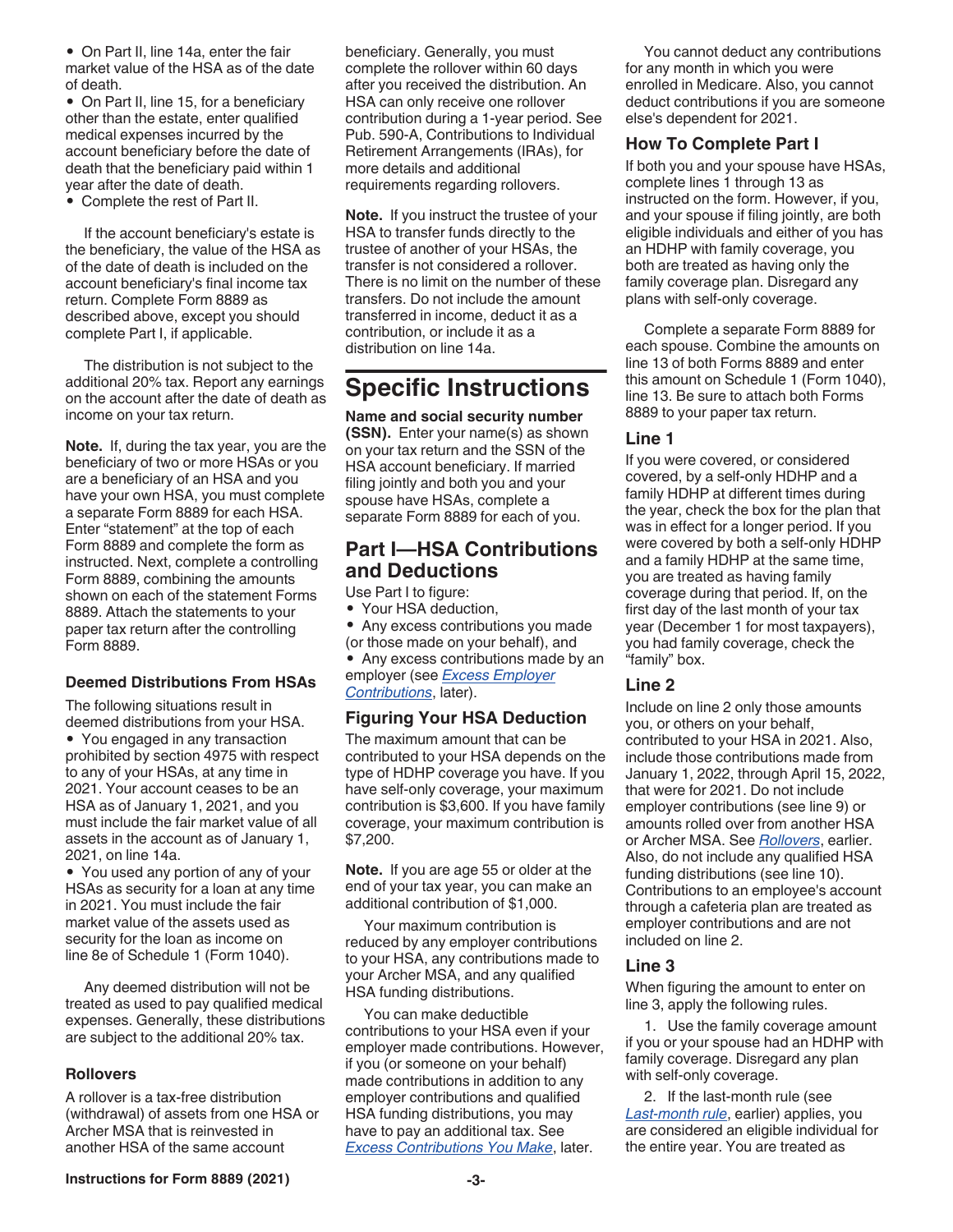having the same HDHP coverage for the entire year as you had on the first day of the last month of your tax year.

3. If you were, or were considered, an eligible individual for the entire year and you did not change your type of coverage, enter \$3,600 for a self-only HDHP or \$7,200 for a family HDHP on line 3. (See (6) in this list.)

4. If you were, or were considered, an eligible individual for the entire year and you changed your type of coverage during the year, enter on line 3 (see (6) in this list) the greater of:

a. The limitation shown on the last line of the Line 3 Limitation Chart and Worksheet (in these instructions), or

b. The maximum amount that can be contributed based on the type of HDHP coverage you had on the first day of the last month of your tax year.

*If you had family coverage on the first day of the last month, you do not need to use the worksheet; enter \$7,200 on line 3.* **TIP**

5. If you were not an eligible individual on the first day of the last month of your tax year, use the Line 3 Limitation Chart and Worksheet (in these instructions) to determine the amount to enter on line 3. (See (6) in this list.)

6. If, at the end of 2021, you were age 55 or older and unmarried or married with self-only HDHP coverage for the entire year, you can increase the amount determined in (3) or (4) by \$1,000 (the additional contribution amount). The \$1,000 additional contribution amount is not allocable among spouses, unlike the \$7,200 family contribution discussed below. For the Line 3 Limitation Chart and Worksheet, the additional contribution amount is included for each month you are an eligible individual.

**Note.** If you are married and had family coverage at any time during the year, the additional contribution amount is figured on line 7 and is not included on line 3.

See Pub. 969 for more information.



*If you must complete the Line 3 Limitation Chart and Worksheet (in these instructions), and your eligibility and coverage did not change* 

*from one month to the next, enter the same number you entered for the previous month.*

#### **Line 6**

Spouses who have separate HSAs and had family coverage under an HDHP at any time during 2021, use the following rules to figure the amount on line 6.

• If you are treated as having family coverage for each month, divide the amount on line 5 equally between you and your spouse, unless you both agree on a different allocation (such as allocating nothing to one spouse). Enter your allocable share on line 6.

*Example.* In 2021, you are an eligible individual and have self-only

## **Line 3 Limitation Chart and Worksheet**

Before you begin: *See the instructions for line 3, earlier. Go through this chart for each month of 2021. (Keep for your records.)*



| <b>Amount from</b><br>Month in 2021<br>chart above                                                                                                                                                                                  |  |  |  |  |  |  |  |
|-------------------------------------------------------------------------------------------------------------------------------------------------------------------------------------------------------------------------------------|--|--|--|--|--|--|--|
|                                                                                                                                                                                                                                     |  |  |  |  |  |  |  |
|                                                                                                                                                                                                                                     |  |  |  |  |  |  |  |
|                                                                                                                                                                                                                                     |  |  |  |  |  |  |  |
| April <u>.</u>                                                                                                                                                                                                                      |  |  |  |  |  |  |  |
|                                                                                                                                                                                                                                     |  |  |  |  |  |  |  |
| June <u>.</u>                                                                                                                                                                                                                       |  |  |  |  |  |  |  |
|                                                                                                                                                                                                                                     |  |  |  |  |  |  |  |
|                                                                                                                                                                                                                                     |  |  |  |  |  |  |  |
|                                                                                                                                                                                                                                     |  |  |  |  |  |  |  |
|                                                                                                                                                                                                                                     |  |  |  |  |  |  |  |
|                                                                                                                                                                                                                                     |  |  |  |  |  |  |  |
|                                                                                                                                                                                                                                     |  |  |  |  |  |  |  |
| <b>Total for all months</b> and a series and a series are a series and a series are a series and a series of the series of the series of the series of the series of the series of the series of the series of the series of the se |  |  |  |  |  |  |  |
| <b>Limitation.</b> Divide the total by 12. Enter here and on line 3. _________________                                                                                                                                              |  |  |  |  |  |  |  |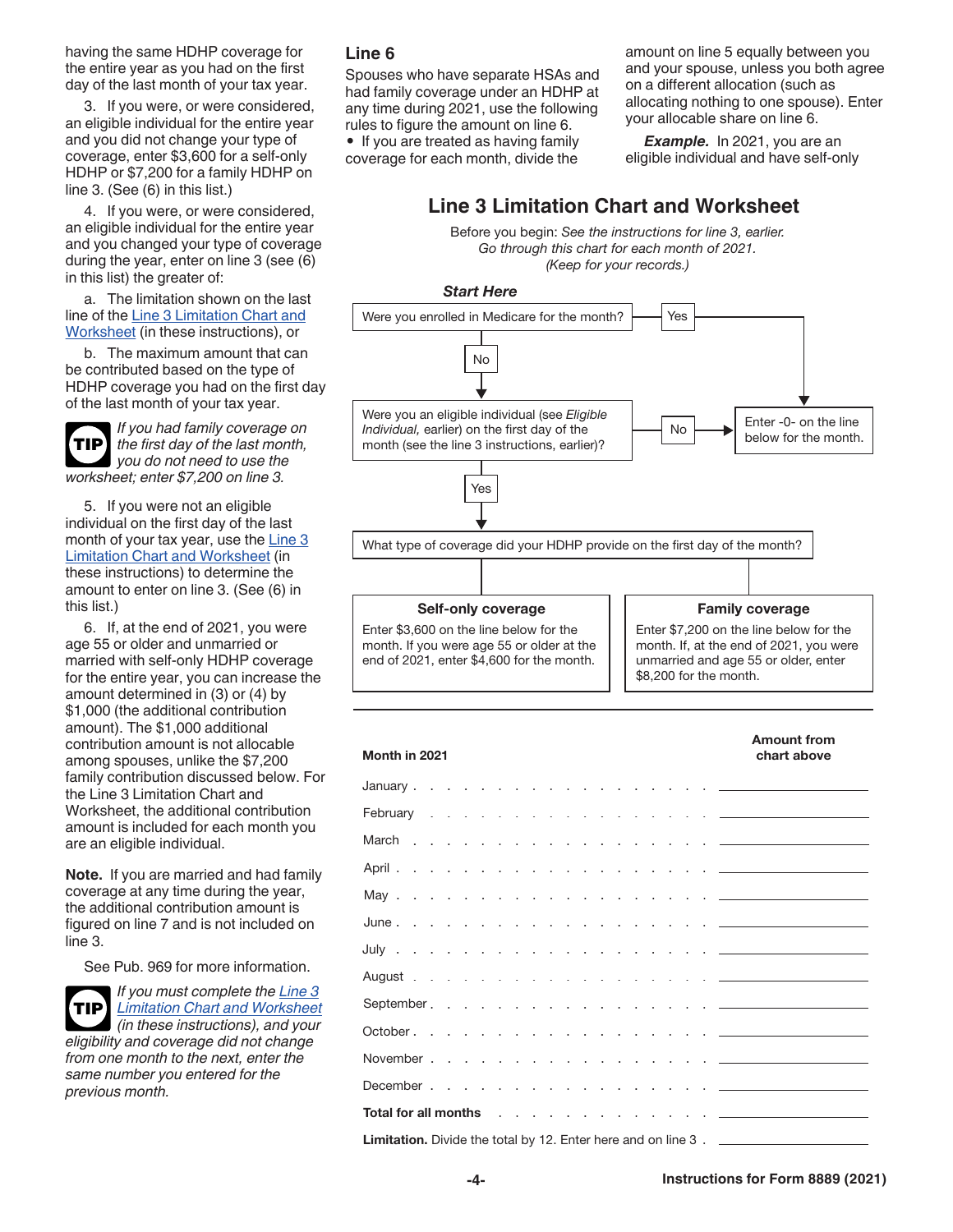| <b>Employer Contribution Worksheet</b> |                                                                                               | Keep for Your Records |  |
|----------------------------------------|-----------------------------------------------------------------------------------------------|-----------------------|--|
|                                        |                                                                                               |                       |  |
|                                        |                                                                                               |                       |  |
|                                        |                                                                                               |                       |  |
|                                        |                                                                                               |                       |  |
|                                        | 5. Employer contributions for 2021. Add lines 3 and 4. Enter here and on Form 8889, line 9 5. |                       |  |

HDHP coverage. In March, you marry and as of April 1, you have family HDHP coverage. Neither you nor your spouse qualify for the additional contribution amount. Your spouse has a separate HSA and is an eligible individual from April 1 to December 31, 2021. Because you and your spouse are considered to have family coverage on December 1, your contribution limit is \$7,200 (the family coverage maximum). You and your spouse can divide this amount in any allocation to which you agree (such as allocating nothing to one spouse). • If you are not treated as having family coverage for each month, use the following steps to determine the amount to enter on line 6.

**Step 1.** Refigure the contribution limit that would have been entered on line 5 if you had entered on line 3 the total of the worksheet amounts only for the months you were treated as having family coverage. When refiguring line 5, use the same amount you previously entered on line 4.

**Step 2.** Divide the refigured contribution limit from *Step 1* equally between you and your spouse, unless you both agree on a different allocation (such as allocating nothing to one spouse).

**Step 3.** Subtract the part of the contribution limit allocated to your spouse in *Step 2* from the amount determined in *Step 1*.

*Step 4.* Determine any other contribution limits that apply for the tax year and add that amount to the result in *Step 3*. Enter the total on line 6.

*Example.* In 2021, you are an eligible individual and have family HDHP coverage. In March, you divorce and change your coverage as of April 1 to self-only. Neither you nor your ex-spouse qualify for the additional contribution amount. Your ex-spouse continued to have family HDHP coverage and was an eligible individual for the entire year. The contribution limit for the 3 months you both were

considered to have family coverage is  $$1,800 ($7,200 \times 3 ÷ 12)$ . You and your ex-spouse decide to divide the family coverage contribution in the following manner: 75% to your ex-spouse and 25% to you. Your contribution limit for 9 months of self-only coverage is \$2,700  $($3,600 \times 9 \div 12)$ . This amount is not divided between you and your spouse.

Because you are covered under a self-only policy on December 1, you will show \$3,600 on line 6 (the greater of either (a) \$3,150 (\$1,800 family coverage + \$2,700 self-only coverage – \$1,350 spousal allocation) or (b) the maximum amount that can be contributed (\$3,600 for self-only coverage)). Your ex-spouse would show \$7,200 on line 6 (the greater of either (a) \$6,750 (\$1,800 family coverage for the 3 months prior to the divorce + \$5,400 family coverage maintained after the divorce – \$450 spousal allocation) or (b) the maximum amount that can be contributed (\$7,200 for family coverage)).

#### **Line 7**

#### **Additional Contribution Amount**

If, at the end of 2021, you were age 55 or older and married, use the Additional Contribution Amount Worksheet (in these instructions) if both of the following apply.

1. You or your spouse had family coverage under an HDHP and were, or were considered to be, an eligible individual on the first day of the month.

2. You were not enrolled in Medicare for the month.

Enter the result on line 7.



*If items (1) and (2) apply to all months during 2021, enter \$1,000 on line 7.*

#### **Additional Contribution Amount Worksheet**

*— 1111* 

- 1.  $$1,000 \times$  number of months eligible .................
- 2. Divide line 1 by 12. Enter here and on line 7 ........

*Example.* At the end of 2021, you were age 55 and married. You had family coverage under an HDHP from January 1 through June 30, 2021 (6 months). You were not enrolled in Medicare in 2021. You would enter an additional contribution amount of \$500 on line 7 (\$1,000  $\times$  6 ÷ 12).

#### **Line 9**

#### **Employer Contributions**

Employer contributions (including contributions through a cafeteria plan) include any amount an employer contributes to any HSA for you for 2021. These contributions should be shown in box 12 of Form W-2 with code W. If either of the following apply, complete the Employer Contribution Worksheet.

• Employer contributions for 2020 are included in the amount reported in box 12 of Form W-2 with code W.

• Employer contributions for 2021 are made in 2022.

If your employer made excess contributions, you may have to report the excess as income. See *Excess Employer Contributions*, later.

#### **Line 10**

#### **Qualified HSA funding distribution.**

A distribution from your traditional IRA or Roth IRA to your HSA in a direct trustee-to-trustee transfer is called an HSA funding distribution. Note that these funds are not being distributed from your HSA, but rather are being distributed from your IRA and contributed to your HSA. Enter this amount on line 10.

The qualified HSA funding distribution is not included in your income, is not deductible, and reduces the amount that can be contributed to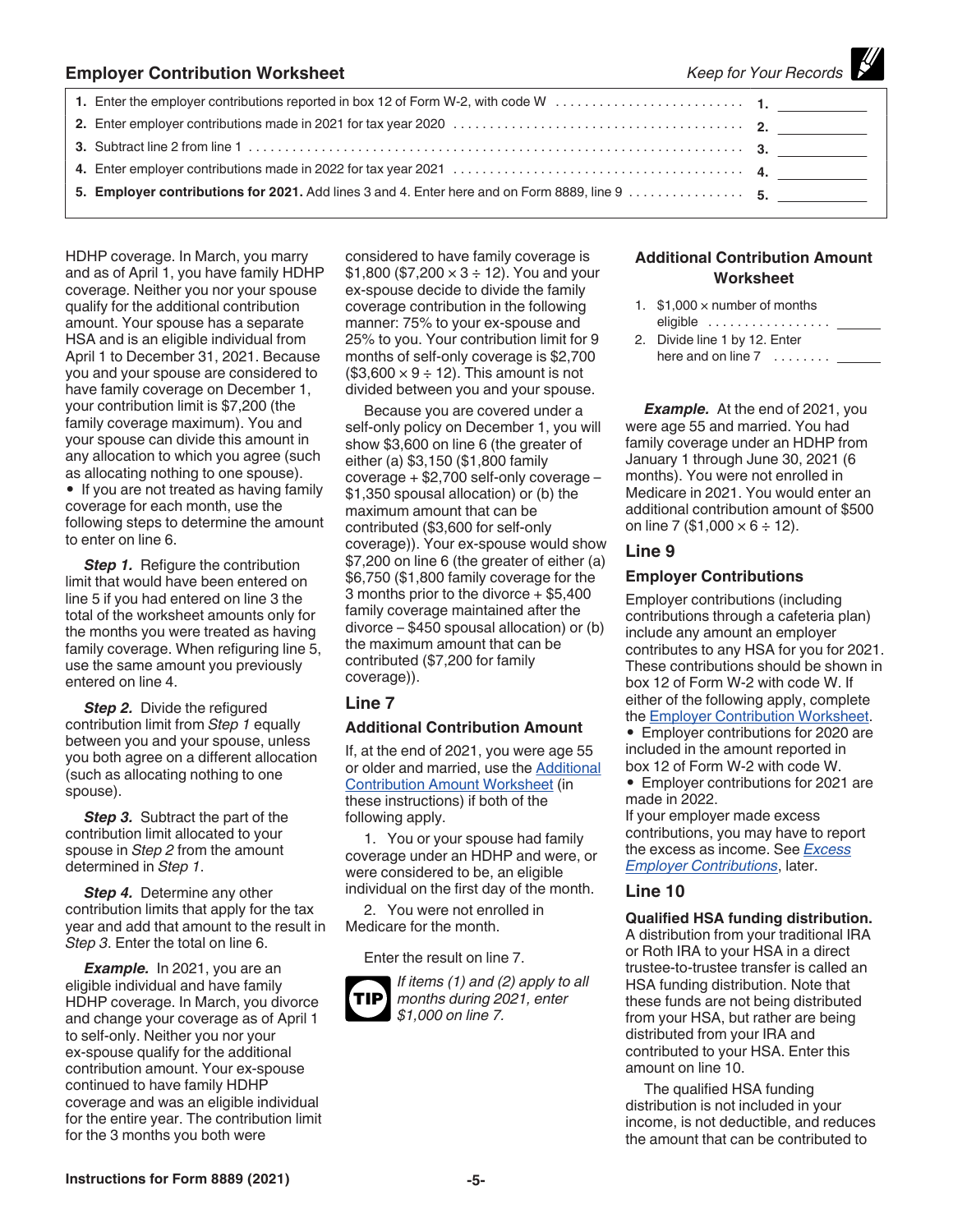your HSA by you and from other sources (including employer contributions). This distribution cannot be made from an ongoing SEP IRA or SIMPLE IRA. For this purpose, a SEP IRA or SIMPLE IRA is ongoing if an employer contribution is made for the plan year ending with or within your tax year in which the distribution would be made.

The maximum amount that can be excluded from income is based on your age at the end of the year and your HDHP coverage (self-only or family) at the time of the distribution. You can make only one qualified HSA funding distribution during your lifetime. However, if you make the distribution during a month when you have self-only HDHP coverage, you can make another qualified HSA funding distribution in a later month in that tax year if you change to family HDHP coverage.

See the discussions under *Line 13*  for the treatment of excess contributions.

See Pub. 969 for more information.

*Testing period.* If you received a traditional IRA or Roth IRA distribution, you must remain an eligible individual during the testing period. The testing period begins with the month in which the traditional IRA or Roth IRA distribution is contributed to the HSA and ends on the last day of the 12th month following that month. For example, if the distribution is contributed on June 17, 2021, the testing period ends on June 30, 2022. If you fail to remain an eligible individual during this period, other than because of death or becoming disabled, you will have to include the qualified HSA funding distribution in income in the year in which you fail to be an eligible individual. This amount is also subject to a 10% additional tax. (See *Part III*.)

#### **Line 13**

If you or someone on your behalf (or your employer) contributed more to your HSA than is allowable, you may have to pay an additional tax on the excess contributions. Figure the excess contributions using the following instructions. See Form 5329, Additional Taxes on Qualified Plans (Including IRAs) and Other Tax-Favored Accounts, to figure the additional tax.

#### **Excess Contributions You Make**

To figure your excess contributions (including those made on your behalf), subtract your deductible contributions

(line 13) from your actual contributions (line 2). However, you can withdraw some or all of your excess contributions for 2021 and they will be treated as if they had not been contributed if:

• You make the withdrawal by the due date, including extensions, of your 2021 tax return (but see the *Note* under *Excess Employer Contributions*, later);

• You do not claim a deduction for the amount of the withdrawn contributions; and

• You also withdraw any income earned on the withdrawn contributions and include the earnings in "Other income" on your tax return for the year you withdraw the contributions and earnings.

#### **Excess Employer Contributions**

Excess employer contributions are the excess, if any, of your employer's contributions over your limitation on line 8. If you made a qualified HSA funding distribution (line 10) during the tax year, reduce your limitation (line 8) by that distribution before you determine whether you have excess employer contributions. If the excess was not included in income on Form W-2, you must report it as "Other income" on your tax return. However, you can withdraw some or all of the excess employer contributions for 2021 and they will be treated as if they had not been contributed if:

• You make the withdrawal by the due date, including extensions, of your 2021 tax return (but see the following *Note*);

• You do not claim an exclusion from income for the amount of the withdrawn contributions; and

• You also withdraw any income earned on the withdrawn contributions and include the earnings in "Other income" on your tax return for the year you withdraw the contributions and earnings.

**Note.** If you timely filed your return without withdrawing the excess contributions, you can still make the withdrawal no later than 6 months after the due date of your tax return, excluding extensions. If you do, file an amended return with "Filed pursuant to section 301.9100-2" written at the top. Include an explanation of the withdrawal. Make all necessary changes on the amended return (for example, if you reported the contributions as excess contributions on your original return, include an amended Form 5329 reflecting that the withdrawn contributions are no longer treated as having been contributed).

#### **Deducting an Excess Contribution in a Later Year**

You may be able to deduct excess contributions for previous years that are still in your HSA. The excess contributions you can deduct in the current year is the lesser of the following two amounts.

• Your maximum HSA contribution limit for the year minus any amounts contributed to your HSA for the year.

• The total excess contributions in your HSA at the beginning of the year.

Any excess contribution remaining at the end of the tax year is subject to the additional tax. See Form 5329.

## **Part II—HSA Distributions**

#### **Line 14a**

Enter the total distributions you received in 2021 from all HSAs. Your total distributions include amounts paid with a debit card that restricts payments to health care and amounts withdrawn by other individuals that you have designated. These amounts should be shown in box 1 of Form 1099-SA.

#### **Line 14b**

Include on line 14b any distributions you received in 2021 that qualified as a rollover contribution to another HSA. See *Rollovers*, earlier. Also include any excess contributions (and the earnings on those excess contributions) included on line 14a that were withdrawn by the due date, including extensions, of your return. See the instructions for line 13, earlier.

#### **Line 15**

*Only include on line 15 distributions from your HSA that*  **CAUTION**<br> **CAUTION**<br> *Were used to pay you for qualified medical expenses (see*  Qualified Medical Expenses*, earlier) not reimbursed by insurance or other coverage and that you incurred after the HSA was established. Do not include the distribution of an excess contribution taken out after the due date, including extensions, of your return even if used for qualified medical expenses.*

In general, include on line 15 distributions from all HSAs in 2021 that were used for the qualified medical expenses (see *Qualified Medical Expenses*, earlier) of:

- 1. You and your spouse.
- 2. All your dependents.
- 3. Any person who would be a dependent except that: